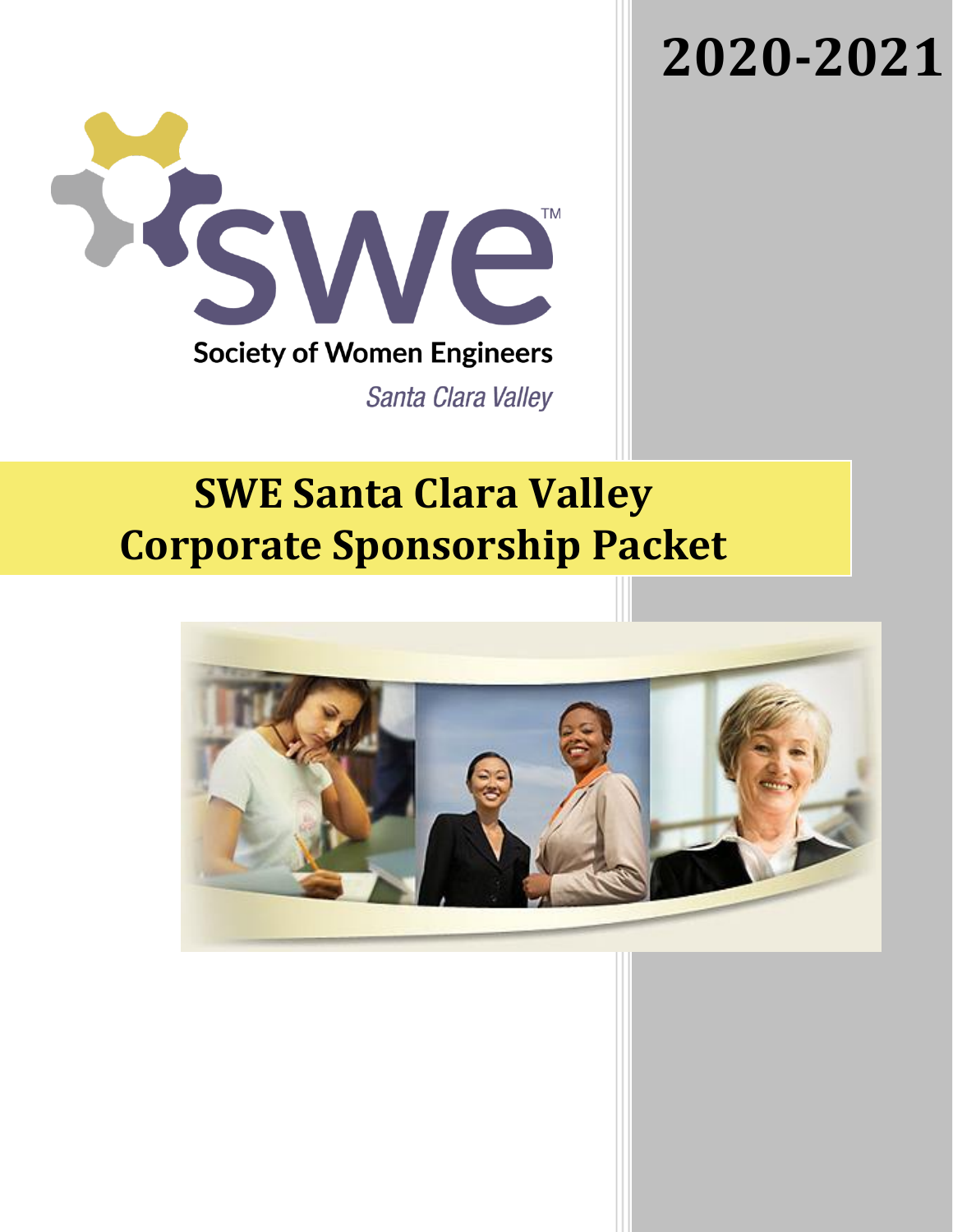

## Table of Contents

| <b>Section</b><br>Page<br><b>President's Message</b><br>$\mathbf{p}$<br>3<br><b>About SWE</b><br><b>Mission</b><br><b>Objectives</b><br><b>Membership</b><br><b>Power of Partnership</b><br>4<br><b>Benefits</b><br><b>Sponsorship Levels</b><br><b>Types of Donations</b><br><b>Sponsorship Opportunities</b><br>6<br><b>Workshops/Tours</b><br><b>Member Events</b><br><b>Company Employee Memberships</b><br><b>Scholarships</b><br><b>Outreach Events</b><br><b>Contact Information</b><br>8 |  |
|--------------------------------------------------------------------------------------------------------------------------------------------------------------------------------------------------------------------------------------------------------------------------------------------------------------------------------------------------------------------------------------------------------------------------------------------------------------------------------------------------|--|
|                                                                                                                                                                                                                                                                                                                                                                                                                                                                                                  |  |
|                                                                                                                                                                                                                                                                                                                                                                                                                                                                                                  |  |
|                                                                                                                                                                                                                                                                                                                                                                                                                                                                                                  |  |
|                                                                                                                                                                                                                                                                                                                                                                                                                                                                                                  |  |
|                                                                                                                                                                                                                                                                                                                                                                                                                                                                                                  |  |
|                                                                                                                                                                                                                                                                                                                                                                                                                                                                                                  |  |
|                                                                                                                                                                                                                                                                                                                                                                                                                                                                                                  |  |
|                                                                                                                                                                                                                                                                                                                                                                                                                                                                                                  |  |
|                                                                                                                                                                                                                                                                                                                                                                                                                                                                                                  |  |
|                                                                                                                                                                                                                                                                                                                                                                                                                                                                                                  |  |
|                                                                                                                                                                                                                                                                                                                                                                                                                                                                                                  |  |
|                                                                                                                                                                                                                                                                                                                                                                                                                                                                                                  |  |
|                                                                                                                                                                                                                                                                                                                                                                                                                                                                                                  |  |
|                                                                                                                                                                                                                                                                                                                                                                                                                                                                                                  |  |
|                                                                                                                                                                                                                                                                                                                                                                                                                                                                                                  |  |
|                                                                                                                                                                                                                                                                                                                                                                                                                                                                                                  |  |
|                                                                                                                                                                                                                                                                                                                                                                                                                                                                                                  |  |
|                                                                                                                                                                                                                                                                                                                                                                                                                                                                                                  |  |
|                                                                                                                                                                                                                                                                                                                                                                                                                                                                                                  |  |
|                                                                                                                                                                                                                                                                                                                                                                                                                                                                                                  |  |
|                                                                                                                                                                                                                                                                                                                                                                                                                                                                                                  |  |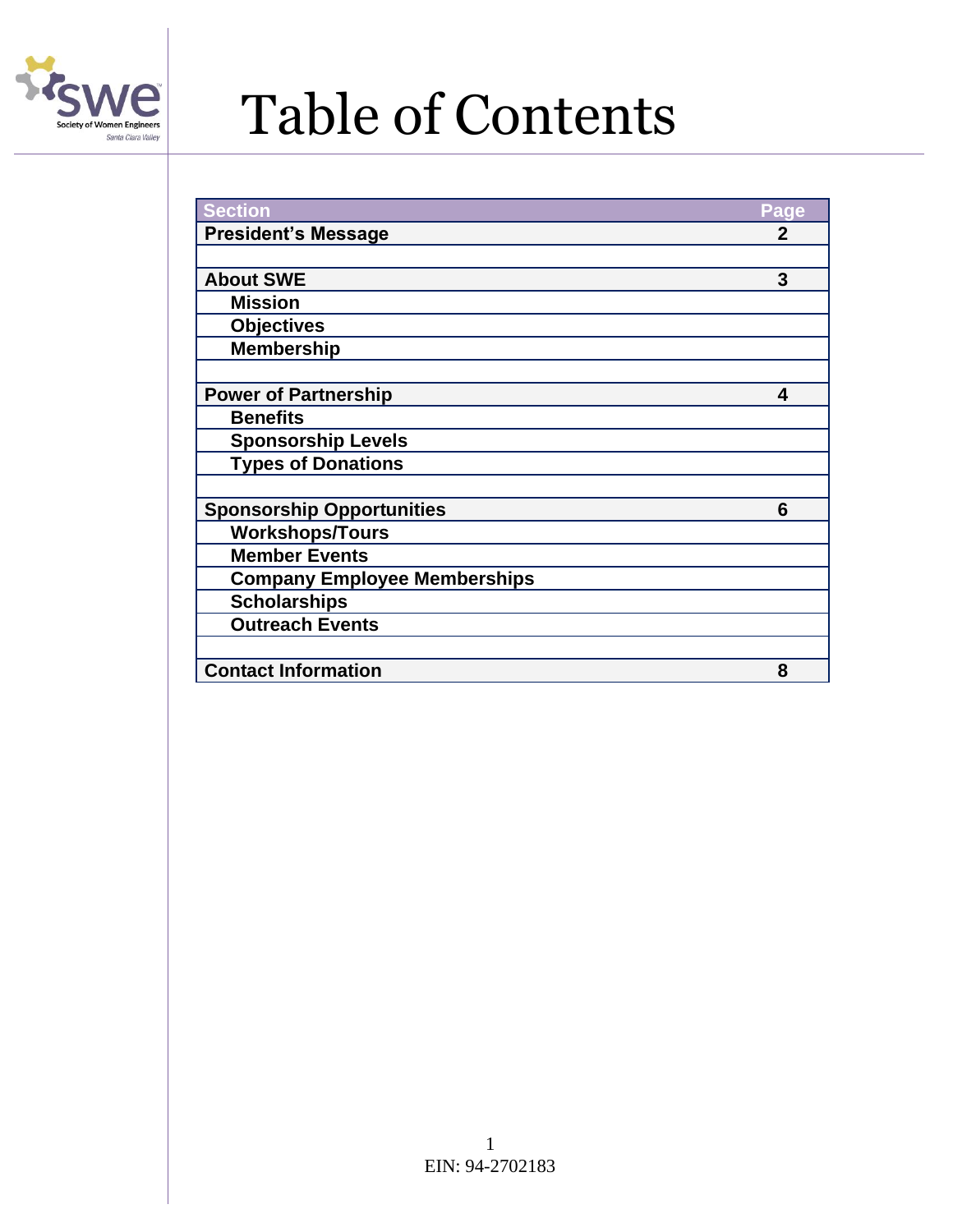

### President's Message

#### *Dear Company Representative:*

On behalf of the Santa Clara Valley professional chapter of the Society of Women Engineers, I would like to invite you to contribute to our amazing organization. We envision a world with gender parity and equality in engineering and technology fields. SWE's mission is to promote and assist with the recruitment, retention, and employment of women in engineering. We seek to inspire women to achieve their full potential in careers as engineers. We also aim to expand the image of the engineering profession as a positive force in improving the quality of life, all while demonstrating the value of diversity. The 2020/2021 year will be a little different than previous years as we move our events to the virtual environment. We are looking forward to engaging our members and sponsors in a new way! Reaching our goals will only happen with generous sponsorship from companies such as yours.

Your company's support will not only impact our professional members but will also allow over 300 female students to become introduced to the field of engineering through scholarships and outreach events! Our organization has given engineers of all disciplines a place to belong, a place to make a difference in the community, and a place to develop leadership skills. There are more than 450 professional members in the Santa Clara Valley section who are proud to represent the Society of Women Engineers.

I hope that by reviewing this packet you will gain some insight into our organization here in the Santa Clara Valley. If you have any further questions about our section, please contact me. I hope that this will be the beginning of a lasting relationship for your company and our organization.

Thank you,

Allison Wright President Santa Clara Valley Professional Section Society of Women Engineers [SWESCV.President@gmail.com](mailto:SWESCV.President@gmail.com) www.swescv.com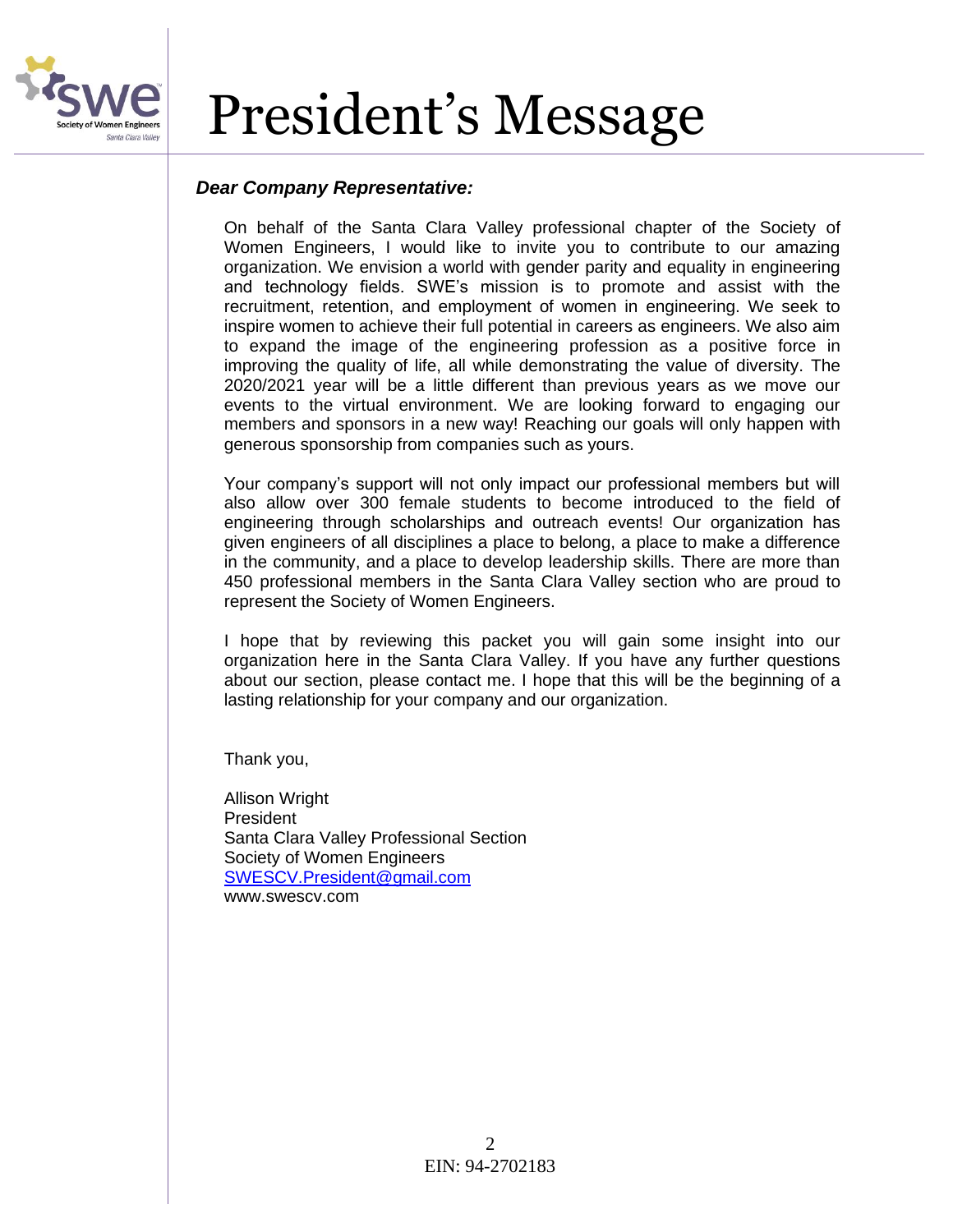

### About SWE

#### **Mission**

The Society of Women Engineers (SWE), founded in 1950, is a not-for-profit educational and service organization. SWE is the driving force that establishes engineering as a highly desirable career for women through an exciting array of training and development programs, networking opportunities, scholarships, outreach and advocacy activities, and much more. SWE empowers women to achieve full potential in careers as engineers and leaders, expand the image of the engineering and technology professions as a positive force in improving the quality of life, and demonstrate the value of diversity and inclusion.

#### **Objectives**

- **Professional Excellence:** SWE will be the premier resource for females in engineering and technology seeking growth and advancement at all stages of their careers.
- **Globalization**: SWE will be recognized as a global, inclusive organization, empowering females in engineering and technology regardless of geography or career stage.
- **Advocacy:** SWE will be the preeminent advocate for females throughout the engineering and technology pipeline.
- **Diversity and Inclusion:** SWE will champion diversity in the engineering and technology professions and will promote an inclusive environment.

#### **Membership**

The members of Society of Women Engineers Santa Clara Valley Section (SWE-SCV) reside in the California regions of South Bay, Lower Peninsula, and Santa Cruz. Our members reflect a diverse range of engineering and technical disciplines.

SWE-SCV members are provided with leadership and networking opportunities, which are vital to an engineering professional. In particular, SWE-SCV offers the following opportunities:

- Professional Development Workshops
- K-12 School Outreach
- **Scholarships**
- Social / Networking Events
- **Conferences**
- On-demand webinars and resources (via Website)

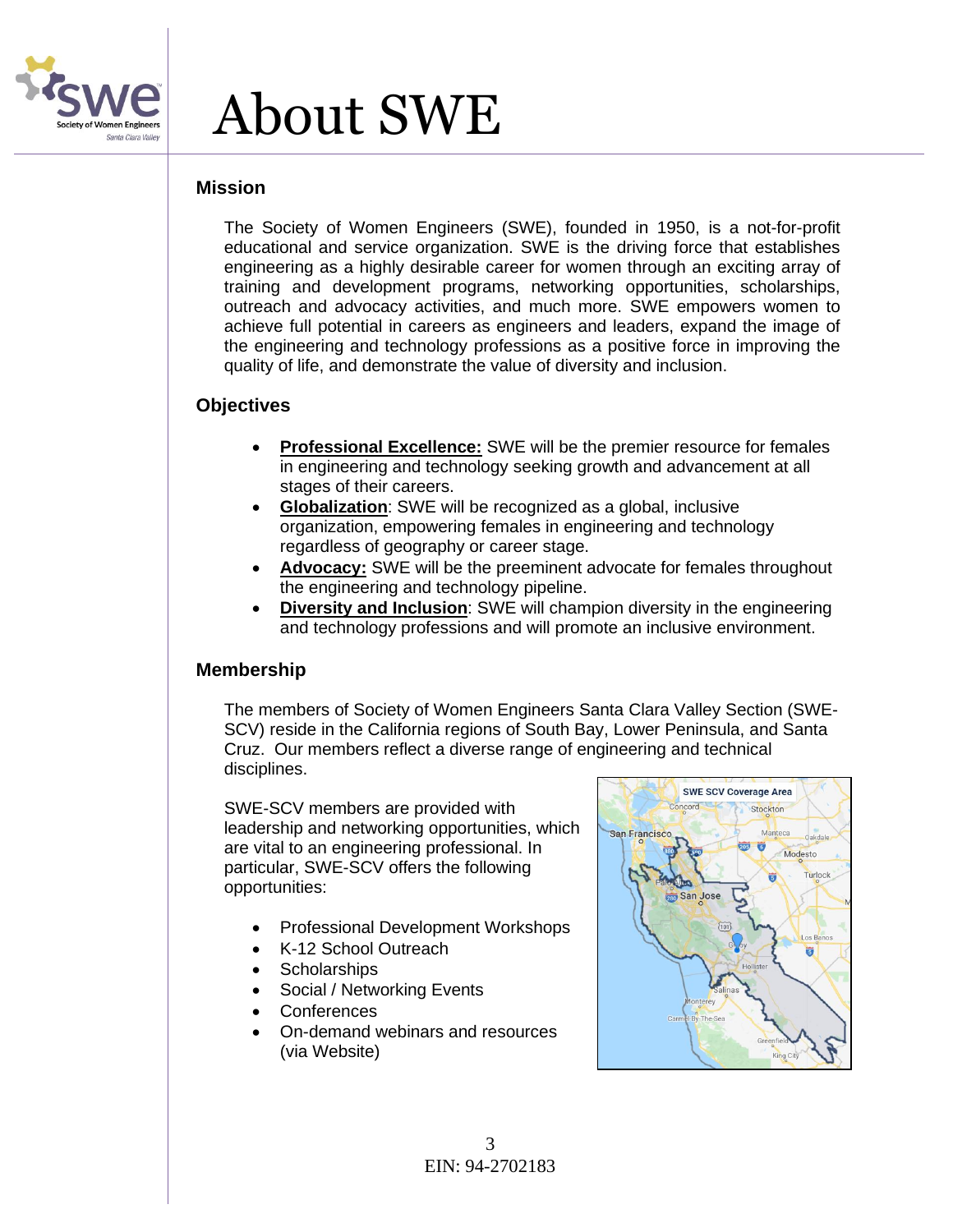

# Power of Partnership

SWE Santa Clara Valley believes there is great value in forging a stronger relationship with your company. Below are some benefits in sponsoring:

#### **Benefits**

- Company distinguished as Sponsor on our website [\(www.swescv.com\)](http://www.swescv.com/) and various social media pages (Facebook, LinkedIn)
- For Platinum Level Sponsors, recognition in our newsletter
- Opportunity to network and make presentations at our membership events
- Invitation to our end of year Membership Appreciation / Awards Banquet
- Take a step to support STEM (Science, Technology, Engineering, and Mathematics) through our outreach events
- Support workforce diversity and female engineers who are underrepresented in the field of engineering
- Tax ID will be provided for your company's generous donations.

#### **Sponsorship Levels**

We will recognize your donation based on the level of monetary value. These levels will be reflected on our publications as well as our website and social media pages.

| Level                   | Amount <sup>'</sup>   | <b>Example Use of Funds</b>                  |
|-------------------------|-----------------------|----------------------------------------------|
|                         |                       | \$1000 provides a scholarship for an         |
|                         |                       | engineering student attending a 4 year       |
| <b>Silver Sponsor</b>   | \$1 to \$4,999        | college.                                     |
|                         |                       | \$5000 supports a one day outreach           |
|                         |                       | program with materials and food for 100      |
| <b>Gold Sponsor</b>     | \$5,000 to \$9,999    | students.                                    |
|                         |                       | \$14,000 supports a 5 day, 4 night overnight |
|                         |                       | outreach program with materials, food, and   |
| <b>Platinum Sponsor</b> | S <sub>10</sub> .000+ | lodging for 20 students.                     |

#### **Types of Donations**

In addition to monetary contributions, our organization is always looking for various other donations. Here are examples of non-monetary donations:

- Facility use for our meetings and membership events
- Small corporate-branded goodies (i.e. pens, t-shirts, key chains, etc.)
- Your company's consumer product to be used as raffle prizes
- Food/refreshments for our membership events
- Discounts on your company's consumer product (i.e. restaurants, catering services, speakers, etc.)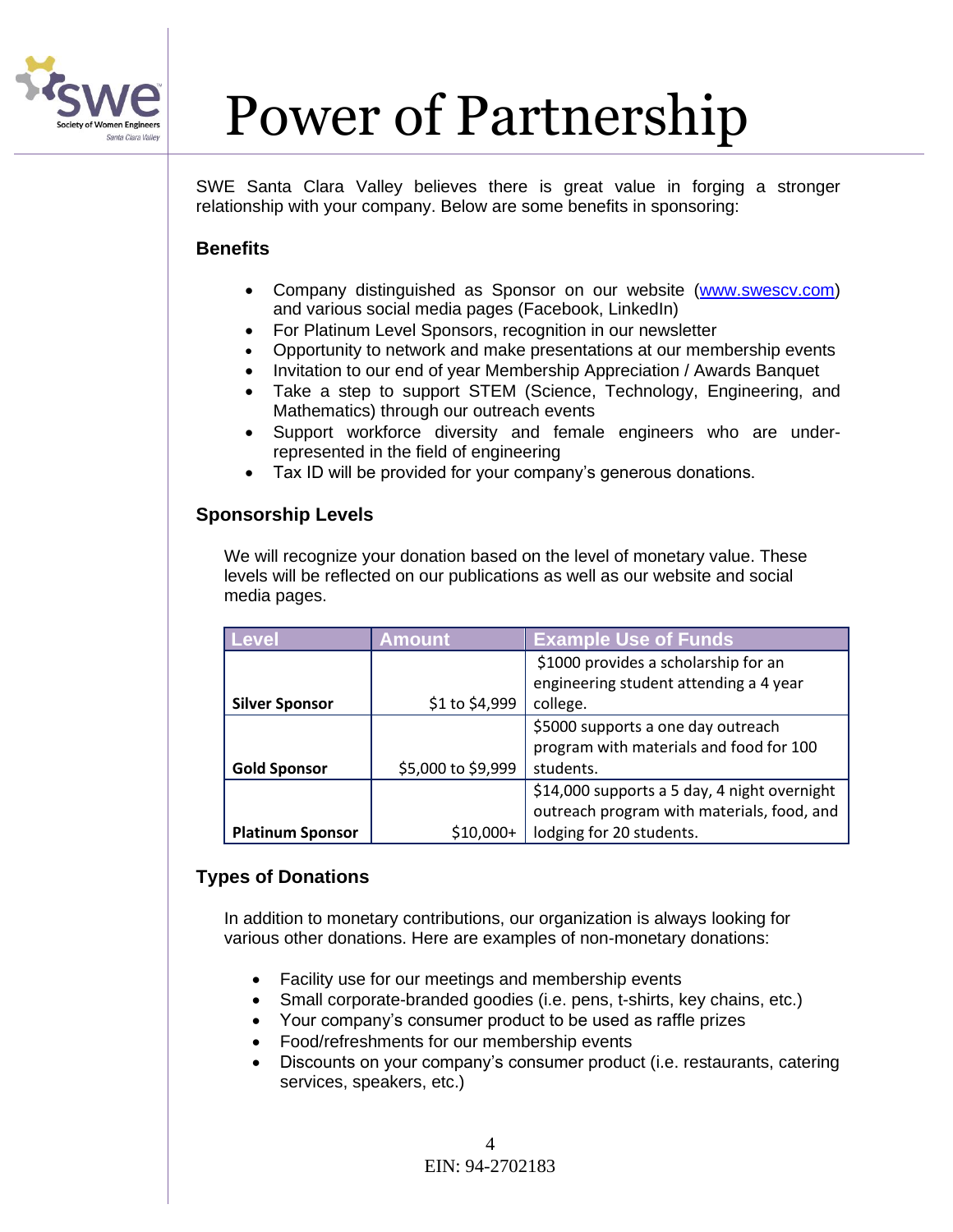

# Sponsorship Opportunities

These are examples of where your donations will go. You may specify exactly which program you would like to donate to or allow us to allocate funds as we see fit.

#### **Workshops / Tours**

Host a workshop to connect with our members in an educational and interactive setting. You can focus the workshop on any topic of your choice. Some example workshops or tours include:

- How to Manage your Boss
- How to Network Successfully as an **Introvert**
- Customer briefing center or product demonstration labs

#### **Member Events**

Sponsor SWE-SCV activities that offer members the opportunity to network with their peers and participate in seminars and events targeted at five key areas



(Professional Development, Networking, Life, Fitness and Health, and Family Days).

Example sponsorship opportunities:

**Scholarship/Membership Appreciation Banquet**: the largest member event of the year, an evening of socializing, awards, dinner and dancing.

#### **Company Employee Memberships**

Apply corporate sponsorship directly towards the annual memberships of your own employees, allowing them to immediately access the benefits of SWE and broadening your company's value to its engineering force. By paying for membership directly, companies can expand their educational, networking, and professional development offerings and further promote advancement of women engineers within their employee base.

#### **Scholarships**

Sponsor a \$1,000 (or more) scholarship for graduating female high school seniors & current university students pursuing an engineering or computer



science degree. The scholarship will be awarded in the company or donor's name. The scholarship recipient will be announced at our end of year banquet that your company will be invited to attend. Support the encouragement of females to enter the field of engineering and technology!

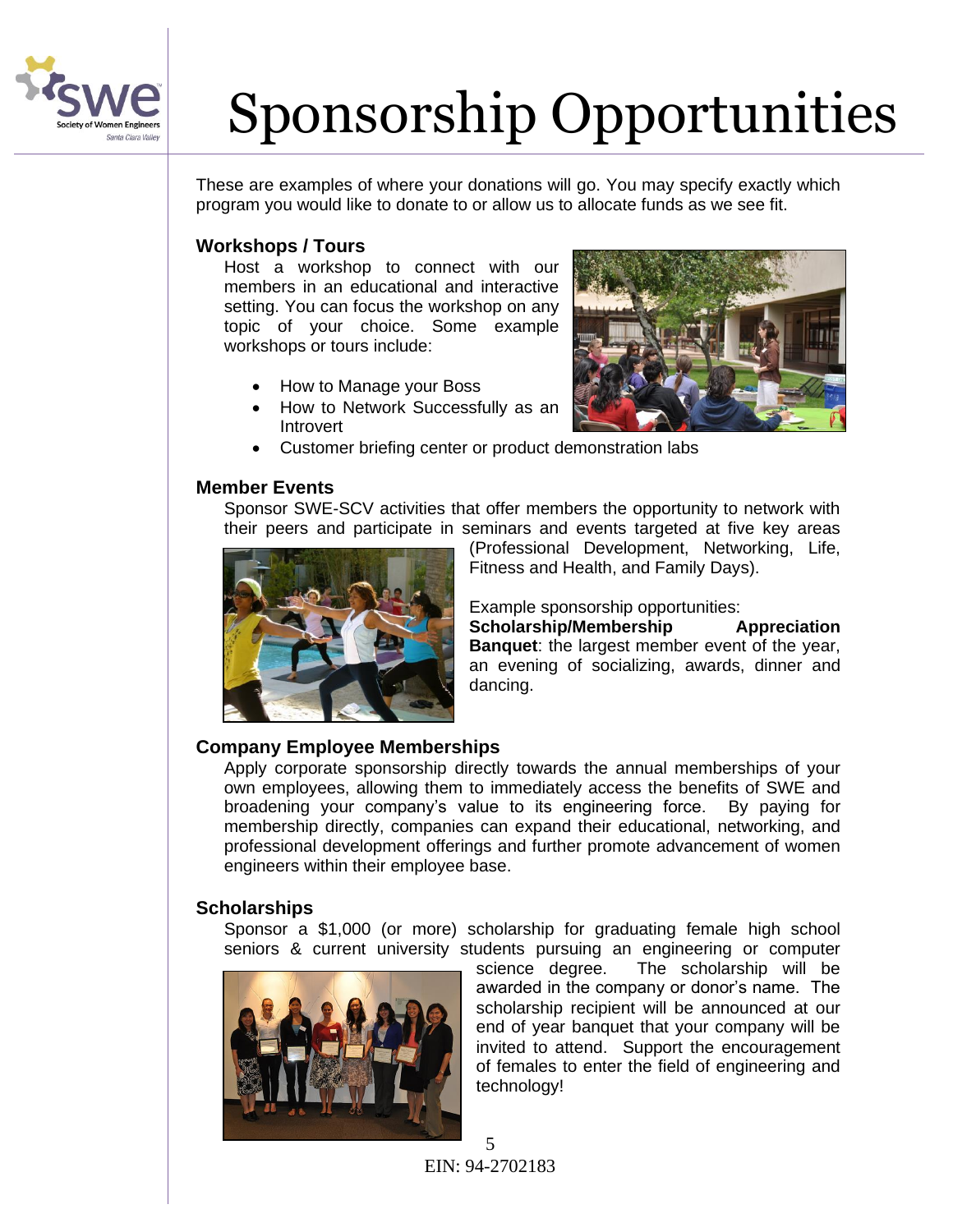

# Sponsorship Opportunities

#### **Outreach Events**

Our section is known for its successful and prolific outreach program, which includes events for middle school and high school girls. Donations for these events help cover the cost of renting a facility, food for breakfast and lunch and workshop materials.

In addition to monetary donations, we always accept small company goodies,



such as pens, notepads, key chains, stickers, etc. for goodie bags given to event participants as well as larger consumer products that can be used as raffle prizes.

Our annual outreach events are listed and described below.

#### **Get-Science-Engineering-Technology (GetSET) –** *For high school girls*

Founded in 1992, Get-Science-Engineering-Technology (GetSET) is a weeklong college-residential summer program for high school girls from ethnicities

underrepresented in engineering. Girls commit to attending for four summers and must complete an application process. Activities include in-depth workshops in various engineering disciplines, company tours, panels with professional engineers, as well as the exposure to the university atmosphere. You can start sponsoring a girl from \$642 to attend the summer camp.



#### **Wow! That's Engineering –** *For high school girls*

Wow! That's Engineering is a one-day outreach event for female high school students to encourage females to study science, math and engineering. The event includes hands-on activities, college/company tour, and panel of female engineers.

#### **Designing Women –** *For middle school girls*

Designing Women is a fun, educational, one-day event where middle school girls are exposed to several different fields of engineering through hands-on activities. Depending on location, it may include a company tour, providing them with a glimpse of what a real engineering company is like.